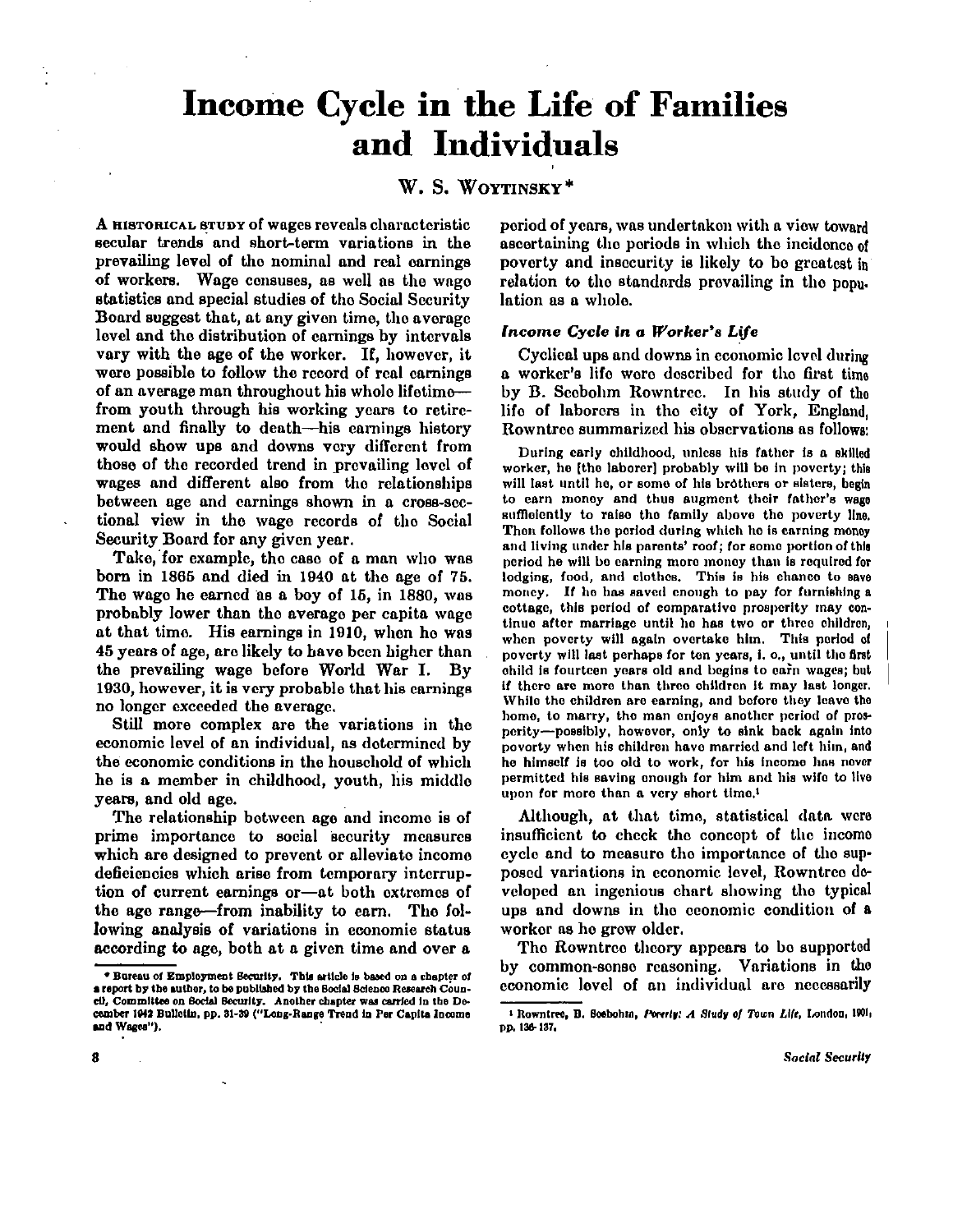Table 1.—*Income cycle in the life of individuals in South Carolina cotton-mill villages, 1917* 

| Age group                                                                        | Mean weekly family<br>loceme per ammein I                                                                     |                                                                                                                          | Percent of persons in<br>specified ago groups<br>families having<br>in I<br>wookly incomes of loss<br>than \$4.50 per am-<br>main I |                                                                                                                |  |  |
|----------------------------------------------------------------------------------|---------------------------------------------------------------------------------------------------------------|--------------------------------------------------------------------------------------------------------------------------|-------------------------------------------------------------------------------------------------------------------------------------|----------------------------------------------------------------------------------------------------------------|--|--|
|                                                                                  | Mulo                                                                                                          | Femalo                                                                                                                   | Malo                                                                                                                                | Fomalo                                                                                                         |  |  |
| Under 5<br>20-20<br>80-34<br>35-39<br>40-44<br>60-84<br><b>MM</b><br>as and over | 84.83<br>4.75<br>4.91<br>5.49<br>5.79<br>5.68<br>5.42<br>5.25<br>5.44<br>5.51<br>5.70<br>0.00<br>5.00<br>5.33 | <b>34.B7</b><br>4.79<br>Б. 10<br>5.63<br>5.53<br>5.30<br>5. 27<br>5.21<br>5.57<br>5. St<br>5.93<br>5. DI<br>5.78<br>5.06 | 49.5<br>51.9<br>46.0<br>32.0<br>28. 8<br>30. I<br>38.0<br>40.5<br>86. 2<br>34.0<br>27.0<br>21. 7<br>33. 7<br>40.4                   | 47.3<br>60. 7<br>43.7<br>29.2<br>34.1<br>39. 2<br>40.7<br>42.4<br>32.7<br>33.4<br>20.4<br>24.3<br>29.9<br>32.6 |  |  |

1 Theoretical consumer unit which represents "adul t male-maintenance" cost.

– Bonros: Sydenstricker, King, and Wiehl, *The Income Cycle in the Lije*<br>6*fthe Wage Earner*, Washington: U.S. Publio Henlth Servico, 1924 (Roprint<br>No. 947 from the Fublio Health Reports, Aug. 22, 1924), p. 6.

determined by variations in the welfare of his family—changes in income and in the needs of the household. In other words, the economic cycle in the life of individuals results from the overlapping of two typical cycles: one in family income, the other in the number of persons dependent upon this income.

A similar cycle was observed by Sydenstricker, King, and Wiehl in a study of the economic status of about 4,000 worker families (including 21,714 persons) in 24 South Carolina cotton-mill villages in 1917.<sup>2</sup> They attempted to measure variations in the economic conditions of worker families in terms of income per "ammain" (the theoretical consumer unit which represents the "adult malemaintenance" cost). After classifying the canvassed families according to economic level, the variations in economic status at different stages of family life were analyzed from two points of view—that of the family as a unit and that of the individual at different ages. The authors realized that actually they were not following the history of a group of families or individuals but were trying to construct the economic cycle of a typical family from a cross section of a number of families at different economic stages. They believed, moreover, that this picture would be

Bulletin, June 1943





<sup>1</sup> For South Carolina mill workers, data based on study of 21,714 persons in 1917; for York laborers, see Rowntree's "Poverty." Source: Sydenstricker, King, and Wiehl, op. clt.

free from the influence of variants, such as periods of industrial depression or unusual activity with their changes in opportunities for employment, in wage rates, and in the cost of living.

The series they derived from a cross classification of individual family members by age and family income per "ammain" are shown in table 1. The authors commented as follows on the charts representing these series:

Confining our attention .. . to the graphs for females, it is seen that in the age period  $15-19$  the income of the families in which they live is relatively high. The modal age at which marriage occurs among women is 18, and soon thereafter their economic status declines, the decline continuing until the age of 40, where a marked improvement is shown. This improvement continues until about the age of 55, when another decline sets in. The variation for males is generally quite similar to that of females except that the decline in economic status in the young adult period does not manifest itself until some five years later, a fact which is accounted for by the older ages at which men marry, the modal age of marriage for males being about 23.3

The authors were aware that the result of their analysis could not "be set forth as a generalization applicable to all population classes," but they believed that "because of the fact that the particular population studied was close to the margin of subsistence, the data lent themselves especially well for illustrating in a very elementary manner the character of the variations in economic status at different stages of family life." They

٥

<sup>2</sup> Sydenstricker, Edgar; King, Wilford I. ; and Wiehl, Dorothy, *The Income Cycle in the Life of the Wage Earner,* Washington: U . S. Public Health Service, 1924 (Reprint No. 947 from the Public Health Reports, Aug. 22, 1924, pp. 2133-2140), 8 pp. The study was made in connection with an epidemiological investigation of pellagra.

<sup>3</sup> Ibid., pp. 6-7.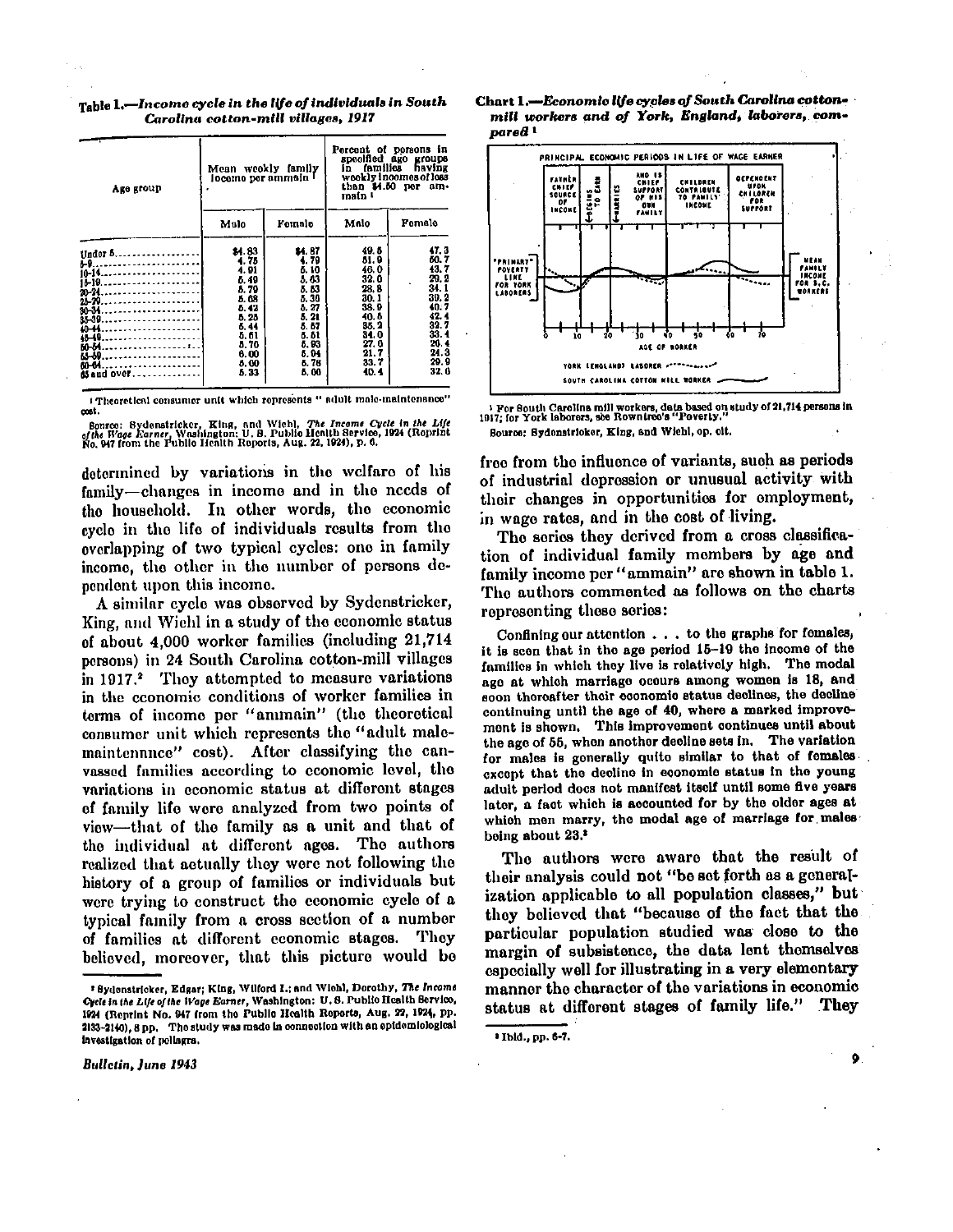concluded their study by a graph, reproduced as chart 1.

It will be noticed that the decline in economic level after age 65, shown by Sydenstricker's curve, is less pronounced than in that suggested by Rowntree. It seems likely that the South Carolina sample was biased in this respect because of a very low proportion of persons aged 65 and over in the canvassed families. But for this disparity, the general shapes of the income cycles suggested by Sydenstricker and Rowntree are exactly the same, and both have three low points: in childhood, in early middle life, and in old age.

The fragmentary observations of Rowntree and Sydenstricker were not a sufficient basis for generalization, however, and more inclusive statistics were necessary to check their theory. Such statistics have been provided by the Family Composition Study. <sup>4</sup>

#### *Variations in Family Income (Family Composition Study)*

The Family Composition Study classified more than 400,000 single-family urban households by income, age of the family head, and size of the household. This cross classification shows that the proportion of families in the lowest income interval (less than \$1,000, including relief families) declines as the age of the family head increases from age 20 on, is at the low point (37 percent) in the age interval 40-49 years, and rises steadily after age 50. On the other hand, the proportion of families with an income of \$2,000 or more in creases with the age of the family head up through the age group 50-54, and that of families with an income of \$3,000 or more continues to increase through the 55-59 age group.

The variation of family income with the age of the family head is best described by the decile incomes of families with the head in the different age intervals.<sup>5</sup> As chart 2 shows, these deciles constitute a set of slightly asymmetric bell-shaped series. At the lower end of the frequency distribution  $(D_1 \text{ and } D_2)$ , the peak is reached when the family head is 30-34 years of age. The median income increases up to the age group 45-49 years.

Char t 2.—*Decil e annual incomes of families <sup>1</sup> classified by age of the family head* 



*<sup>1</sup>* Urban, single-family, husband-and-wife households canvassed by the Family Composition Study, 1935-36.

The peak of the highest decile is reached only when the family head is 55-59 years of age. The decline of income in families headed by elderly persons is most pronounced at the lower end of the frequency distribution.

Because of appreciable differences in the shape of the family income cycle at different points of the frequency distribution, the cycle characteristic of all the canvassed families cannot be described properly by the variation of the mean income of the household with the age of the head. In fact, the mean tends to overweight the comparatively high incomes of the upper 10 or 15 percent of families headed by aged persons, and presents the economic condition of the whole group of families in too favorable a light. A variation of the median income seems to provide a more realistic picture.

### *Economic Cycle in the Life of Families (Family Composition Study)*

To visualize the way in which the economic level of typical families is related to the age of the head, variations in their incomes as shown in chart

<sup>4</sup> For a description of this study and analysis of data from it, see Sanders, Barkev S., "Family Composition in the United States," *Social Security Bulletin,* Vol. 2, No. 4 (April 1939), pp. 9-13; further analyses have been carried in the Bulletin from time to time.

<sup>5</sup> Limitations of this method are evident. The lowest income interval (under \$1,000, including relief families) in tabulations of the Family Composition Study is too large, and its freehand interpolation is open to criticism.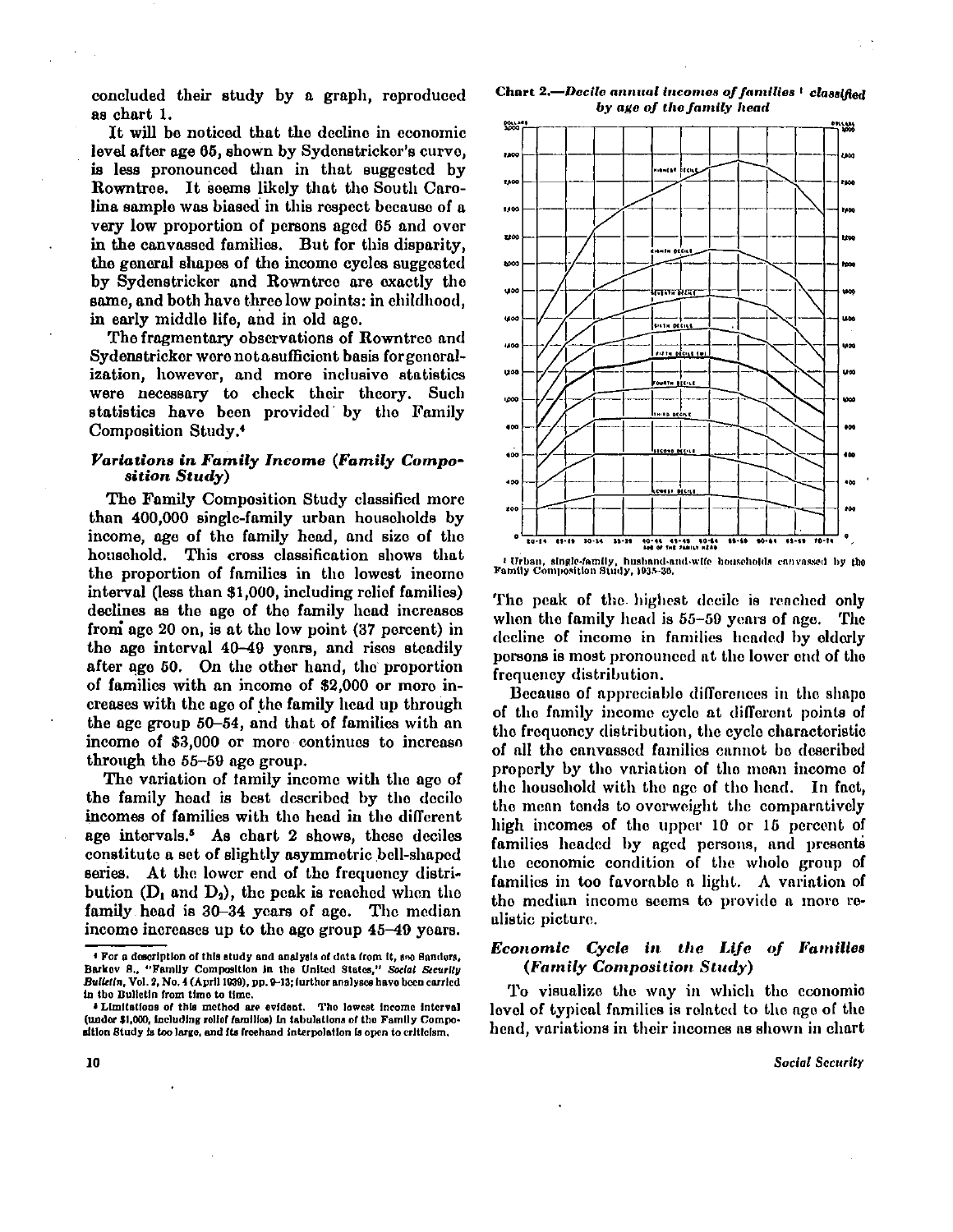2 should be compared with variations in their economic needs. The proportion of small families (with two or three members) declines as the age of the family head increases up to the 40-44 age group, and increases thereafter, while the proportion of large families (with six members or more) increases up to age 45-49 and declines thereafter. Thus, the size of the family and the economic responsibilities of the head tend to vary with his age in the same direction as the family income. It should be kept in mind, however, that husbandand-wife families by definition must have at least two members, so that their size deciles cannot drop below two. Moreover, since many families consist of the married couple only, the two lowest deciles of family size in all family-head age groups amount to two. This fact explains the characteristic shape of the decile curves in chart 3. Apart from the flattening of the two lowest deciles, the rest of them have the characteristic bell shape, with the top in the middle-aged classes (40-44 years for  $D_3$ ,  $D_4$ , M, and  $D_6$ ; 40-49 years for  $D_7$ ; and 45-49 years for  $D_8$  and  $D_9$ .

Chart 3.—Decile sizes of families <sup>1</sup> classified by the age *of the family head* 



1 Urban, single-family, husband-and-wife households canvessed by the Family Composition Study, 1935-36.

| Table 2.—Economic cycle in the life of urban husband- |  |
|-------------------------------------------------------|--|
| and-wife families according to the Family Composi-    |  |
| tion Study, 1935–36                                   |  |

|                                                                                                                                                                                                                                               | Median                                                                                        | Number of persons<br>per famliy                                                                            |                                                                                                   | ol—                                  | Per capita income in families, com-<br>puted on the basis                       |
|-----------------------------------------------------------------------------------------------------------------------------------------------------------------------------------------------------------------------------------------------|-----------------------------------------------------------------------------------------------|------------------------------------------------------------------------------------------------------------|---------------------------------------------------------------------------------------------------|--------------------------------------|---------------------------------------------------------------------------------|
| Ago of family head                                                                                                                                                                                                                            | tamily<br><b>Income</b>                                                                       | Median                                                                                                     | Moan                                                                                              | Modian<br>family<br>al 10<br>$(2+3)$ | Mean<br>family<br>size<br>$(2+4)$                                               |
| (1)                                                                                                                                                                                                                                           | $^{(2)}$                                                                                      | (3)                                                                                                        | (4)                                                                                               | $\omega$                             | (0)                                                                             |
| 20-24.<br>25-29.<br>.<br>$80 - 34$<br><u>.</u><br>$35 - 39$<br>.<br>$40 - 11$<br>. <b>.</b><br>$15 - 10$<br>in the contract of the contract of<br>$50 - 34$<br><u>.</u><br>$00 - 09$<br>.<br><u>------------</u> -<br>$65 - 69$<br>70-74<br>. | \$700<br>1,000<br>220<br>I, 260<br>1,300<br>1,310<br>1,310<br>1,270<br>1, 190<br>1.020<br>800 | $\frac{2.00}{2.20}$<br>2.65<br>3.05<br>$\frac{3}{3}.\frac{30}{20}$<br>2.00<br>2.60<br>2.10<br>2.00<br>2.00 | 2.65<br>3.01<br>$\frac{3.42}{3.76}$<br>3.05<br>$\frac{3.92}{3.70}$<br>$\frac{3.41}{3.09}$<br>2 63 | \$305                                | 8300<br>380385<br>38335<br>3835<br>385<br>370<br>$\ddot{}$<br>885<br>805<br>838 |

If, because of an increasing number of children the economic needs of a family grow more rapidly than its income, or for some other reason its income declines more rapidly than its needs, the economic level of the family will decline. Inversely, its economic condition will improve if family income grows at a greater rate or declines at a smaller rate than its needs. Very roughly, the cycle of economic level in the life of a family may be characterized by the varying ratio of its median income to its mean or median size, as shown in table 2.

These ratios indicate three low points in the economic level of families: in the age group 20-24, at the beginning of married life; when the family head is in his 40's; and when he is 65 or over. This rhythm is similar to that observed by Rowntree and Sydenstricker.

It is recognized, however, that the method used here is too rough to be conclusive. Its weakest point is that it prorates the income among family members as if the needs of a family were strictly proportional to its size. As a rule, the economic needs of a family, including expenditures for food, clothing, housing, fuel and light, personal care, and so forth, do not increase in direct proportion to the number of persons in the household. Several formulas have been developed to measure the needs of families of different sizes in terms of consumer units,<sup>6</sup> but none has received general acceptance. Therefore, a set of alternative

<sup>6</sup> See Williams, Faith M., and Hanson, Alice C., *Money Disbursements of Wage Earners and Clerical Workers, I934-36; Summary Volume,* U.S . Bureau of Labor Statistics, Bulletin No. 638, 1941, pp. 362 Ft.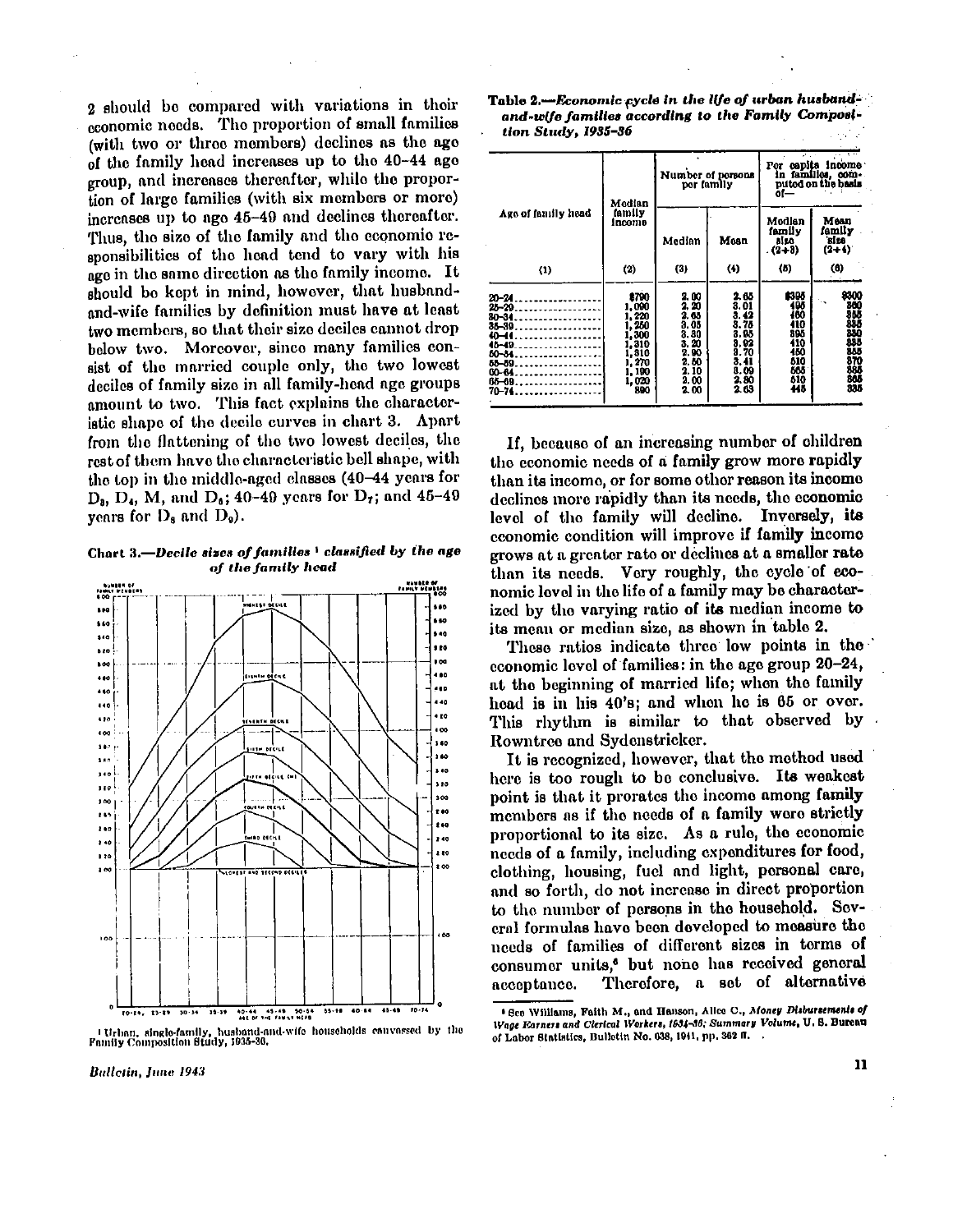methods which control one another has been used by the author: (1) the first two family members (husband and wife) were counted as one unit each, and the other family members as 0.5 of one unit; (2) the first two family members were counted as one unit each, and the others were weighted on a scale which increased with the age of the family head. For example, the third, fourth, and additional members of a family with the head aged 20-24 years were counted as 0.4 of a consumer unit each; a weight of 0.5 was sot for families with the head 30-39 years of age, a weight of 0.6 for families with the head 40-44 years of age, and so on.

Both formulas, as well as the crude procedure used in table 2, were applied subsequently to all families with heads of the specified age and to those of this group of families which fall into the median income intervals. In this way, six alternative series were developed to measure the economic needs of the specified groups of families.

All six series reveal the same general rhythm, with high points in the age classes 25-34 and 55-64, and a trough between them in the 40-49 age group. Similar results are obtained if the median income is compared with the median number of consumer units per family, either for all families with the head in the specified age group or for families whose income is in the median income interval (column 5 in table 2).

All the procedures of comparison corroborate the following observations. As the age of the family head increases from 20 to. 30 years, the median family income grows more rapidly than the family's economic needs. When the family head nears the age of 50, variations in income and family needs tend to counterbalance each other. As the age of the head advances from 50 to 65, the needs of the family decline proportionately more than does its median income, and after age 65 the family income declines more rapidly.

The resulting economic cycle is illustrated in chart 4, which presents an index of median income per consumer unit computed as the mean of the six series described above. The variations in economic level shown by this chart confirm the observations of Sydenstricker, with only one difference: all inflection points of the new curve occur 5 years later than those of Sydenstrickor's cycle for men and women in South Carolina villages. An explanation of this lag between the

#### Chart 4.—Index of median income per consumer unit of *families classified by age of the family head*



two cycles may be that in the urban areas canvassed by the Family Composition Study in 1935-36 the usual ages of entrance into gainful work and of marriage were higher than in the South Carolina cotton-mill villages in 1917.

## *Economic Cycle in the Life of Individuals (Family Composition Study)*

Statistics of the Family Composition Study showing the distribution of individuals in the canvassed urban areas by age and by typo, size, and income of the family, can be transformed into a classification of the individuals by income per consumer unit. For this purpose, the first two family members may be counted as two consumer units, while each of the other family members is counted as one-half a consumer unit. <sup>7</sup>

This procedure implies the following interpretation of family income in terms of income per family unit:

| Number of<br>persons in |  |                                   |  |  |  |    |
|-------------------------|--|-----------------------------------|--|--|--|----|
| family 1                |  | 2 3 4 5 6 7 8                     |  |  |  | 10 |
| Number of<br>consumer   |  |                                   |  |  |  |    |
| units 1                 |  | 2 2.5 3.0 3.5 4.0 4.5 5.0 5.5 6.0 |  |  |  |    |
|                         |  | Income per consumer unit          |  |  |  |    |

Family in-

come<br>\$1,000....... \$1,000 \$500 \$400 \$333 \$286 \$250 \$222 \$200 \$182 \$167<br>1,000 800 607 572 500 444 400 364 333 2,000 2,000 1,000 800 667 572 500 444 400 364 333  $3,000$ ......  $3,000$  1,500 1,200 1,000

Specifically, the reported distribution of families with specified number of persons by income Intervals was represented by a cumulative oglvo. Then the horizontal scale of the graph (showing family incomes) was transformed according to the number of consumer units per family, and the percentage of Individuals In the specified economic intervals was read from the transformed graph. From the ascertained percentage distribution, absolute numbers were computed. Apart from its simplicity, the formula used here for computing the income per consumer unit has no special merits in comparison with other formulas which may be developed for this purpose.

**Social Security**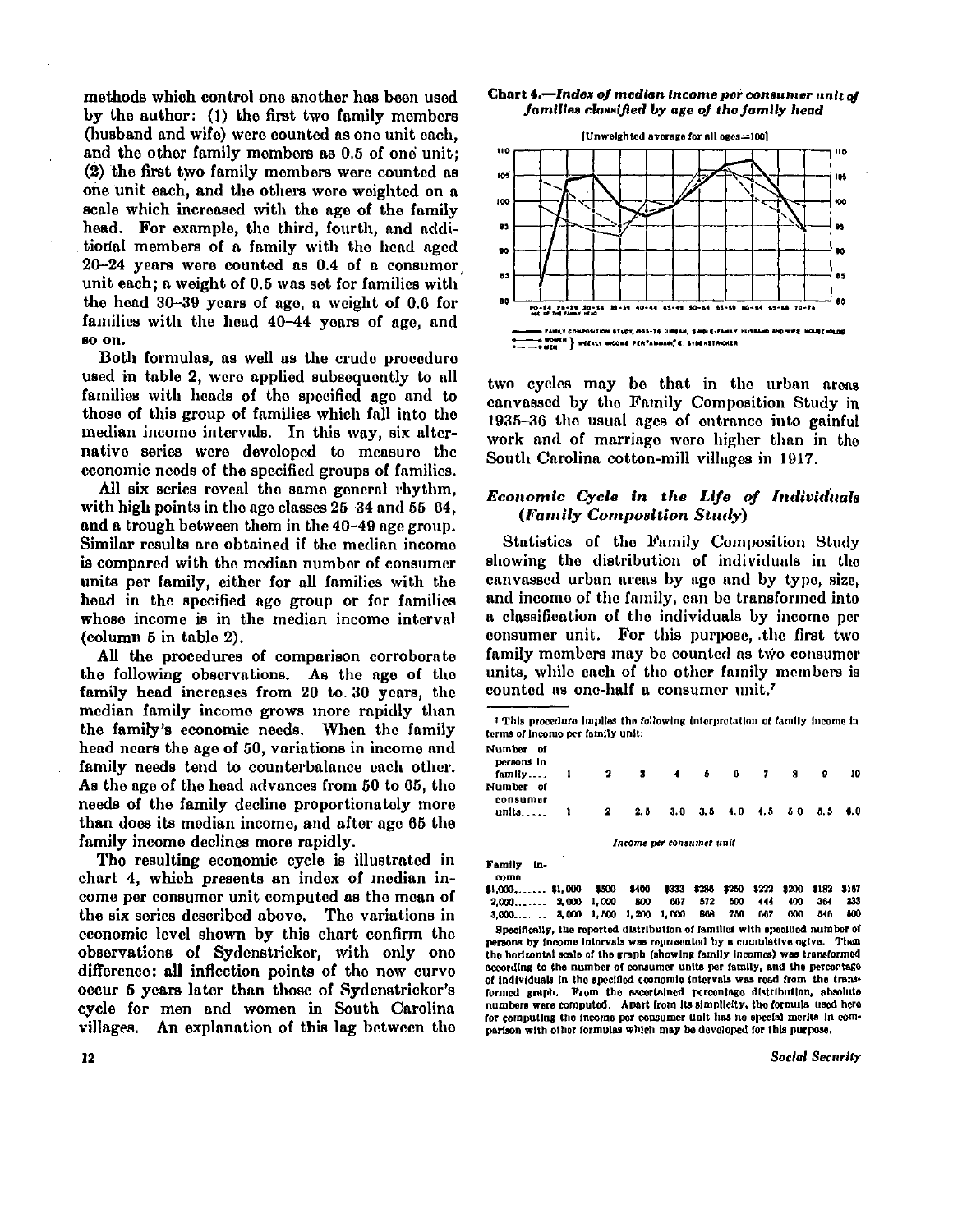The Family Composition Study distinguishes two groups of urban households—single-family households and multi-family households. Since the worksheets of the Family Composition Study preclude a uniform age classification of individuals in these two groups, 6-year intervals should be used for all persons under 80 years of age in singlefamily households, while members of multi-family households can be distributed only by larger age classes. In view of this difference in classification, the two groups should be examined separately.

*Single-family households.*—Variations in the deciles of income per consumer unit by age of individuals in single-family households are shown in chart 6. The median of the economic level of children under 5 is less than \$300 per consumer unit. It is even lower in the age classes  $5-9$  and 10-14, and probably reaches its lowest point of approximately \$280 at the age of 10 when there are most likely to be several minors in the family

Chart 5.<sup>---</sup>Deciles of the economic level in the life of *individuals <sup>1</sup>*



1 Members of urban, single-family, husband-and-wife households can-vassed by the Family Composition Study, 1935-36.

Bulletin, June 1943

and no supplementary earner. The situation begins to improve after age 15. Supplementary earners in the family are likely to begin working, and the income per consumer unit increases rapidly, although this is the time the family head is approaching the age at which his earnings begin to decline. The median income per consumer unit continues to rise in the 20's, the age when most young people leave the parental home and start a household of their own. A high point is reached between 30 and 34, and then a decline begins as the responsibilities and economic needs of the family increase more rapidly than its income. The withdrawal of married women from gainful work is probably an additional factor in the declining economic level of individuals at this stage. The period during which the individual is less well off, economically, than before lasts about 10 years. From 45 to 49 years an improvement becomes apparent, partly because of the supplementary earnings of the younger members of the family, and partly because of the diminishing family responsibilities of the head. The gradual upswing lasts until the age of 60 and is followed by a new decline, slow at the beginning, steep and abrupt after age 65. This general pattern is repeated, with slight variations, by the deciles on both sides of the median.

The two lowest deciles in the 60-64 age class are lower than for persons 25-29 years of age, and the third decile is at about the same level in both age classes. Beginning with the fourth decile the economic level in the ages 60-64 is higher than in the 25-29 age group, and the contrast in favor of the aged increases toward the upper end of the frequency distribution. The ratio of the economic levels in the two age classes, at the specified points of the frequency distribution, is as follows (in percent):

D<sub>1</sub> D<sub>2</sub> D<sub>3</sub> D<sub>4</sub> M D<sub>6</sub> D<sub>7</sub> D<sub>9</sub> D<sub>9</sub><br>83 04 99 102 104 106 109 112 119

If variation of economic level with advancing age is described by the arithmetic mean of incomes on each age level, the upward tendency in the upper deciles will conceal the relative deterioration of the economic conditions in the middle and lower income groups. Apart from this, the economic cycle of individuals is very similar to that of husband-and-wife families shown in chart 4.

The sample analyzed covers almost 1.7 million individuals in urban areas scattered over the

 $\blacksquare$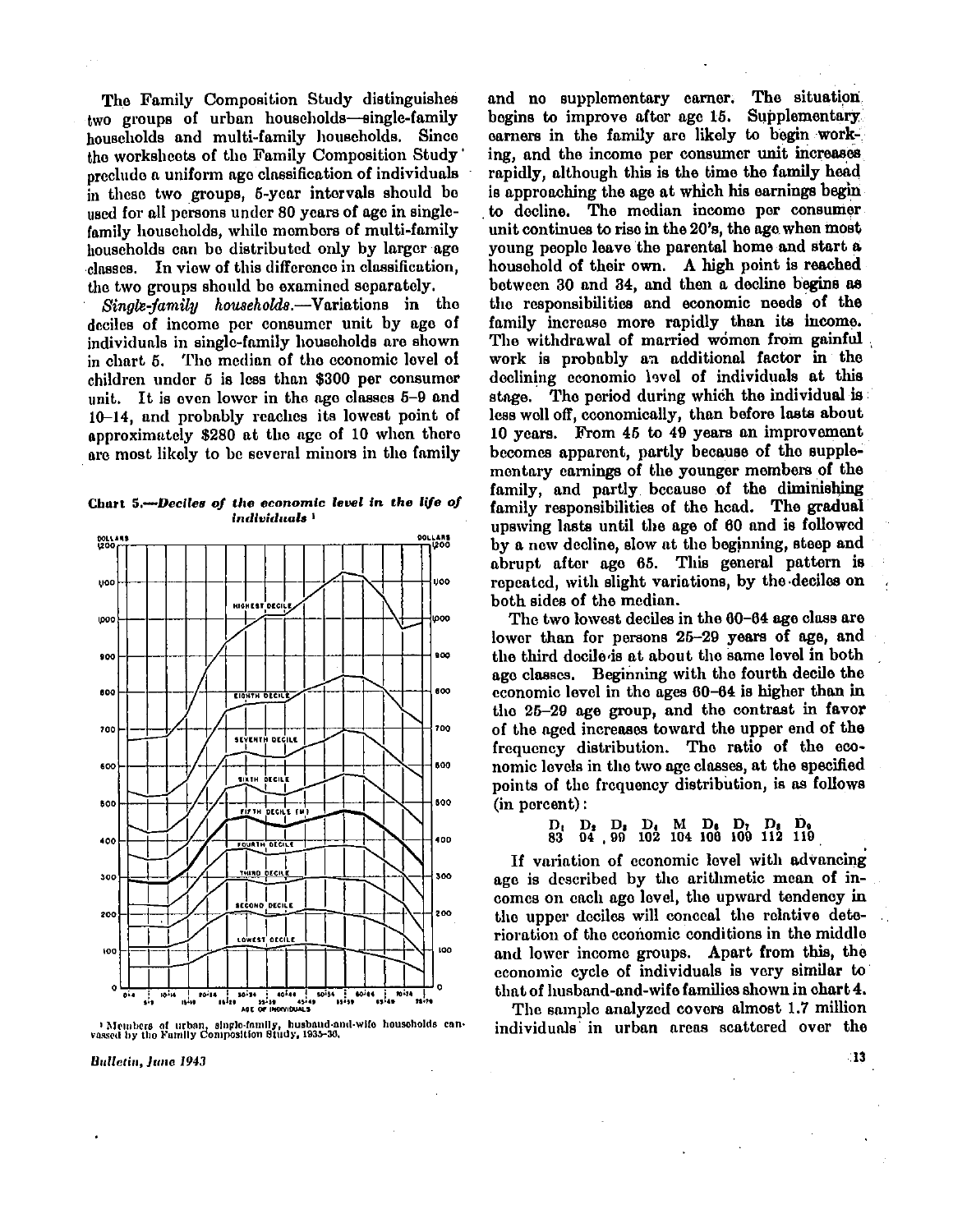United States, and is more than 100 times that used by Sydenstricker.

*Multi-family households.*—The general pattern of correlation between the age of individuals in multi-family households and their economic level may be ascertained from the distribution of more than 600,000 individuals by largo age classes, by family income, and by size of household.<sup>8</sup> A comparison of these statistics with the respective data for single-family households reveals considerable difference in the age distribution of these two groups:

|                                                                                         |                                            | Percentage distribution                           |
|-----------------------------------------------------------------------------------------|--------------------------------------------|---------------------------------------------------|
| Ago group                                                                               | Single-family<br>households                | Multi-family<br>households                        |
| All ages                                                                                | 100.0                                      | 100.0                                             |
| $15 - 24$<br>$25 - 44$<br>--------------------------------------<br>60-64<br>$65 - 79.$ | 26.7<br>17.6<br>33.4<br>15.8<br>2.8<br>3.7 | 20.6<br>16.5<br>31. 3<br>17. 1<br>4. 5<br>1 10. O |

1 Includes persons 80 years and over.

The proportion of aged individuals in multifamily households is remarkably high in comparison with that in single-family households, while the relative number of children under age 15 is low. Aside from this variation, the distributions by economic level are similar; the only difference is that children and aged persons are somewhat better off in multi-family than in single-family households, while the opposite relation is characteristic for the age classes from 15 to 65 (table 3). This difference is probably due to the high proportion of three-generation households among multi-family units. The theory of an economic cycle in the life of families and individuals presumes in fact that grown children, able to support themselves, leave the parental home. If they stay with their parents, the typical cycle is ironed out to some extent.

*All households.*—When both types of families are considered together, variations in the economic levels of individuals, by age groups, appear smoother than they are for members of singlefamily households alone. Therefore, deciles of economic level presented in the upper panel of table 3 should be adjusted—upward for children

Table 3.—*Economic cycle in the life of individuals (decile incomes per consumer unit) in urban families, 1935-36 <sup>1</sup>*

| Ago of In-<br>dividual                                                                                                                                                                                                                                                             | Low-<br>cst<br>decilel                                                                               | Bec-<br>ond<br>decile                                                                                          | <b>Third</b><br>decile                                                                                         | Fourth<br>doclie                                                                                               | Me-<br>dian                                                                                                   | Sixth<br>decilo                                                                                                | Sov-<br>enth<br>decito                                                                                         | Eighth<br>declie                                                                                               | High-<br>0st<br>decile                                                                                                      |
|------------------------------------------------------------------------------------------------------------------------------------------------------------------------------------------------------------------------------------------------------------------------------------|------------------------------------------------------------------------------------------------------|----------------------------------------------------------------------------------------------------------------|----------------------------------------------------------------------------------------------------------------|----------------------------------------------------------------------------------------------------------------|---------------------------------------------------------------------------------------------------------------|----------------------------------------------------------------------------------------------------------------|----------------------------------------------------------------------------------------------------------------|----------------------------------------------------------------------------------------------------------------|-----------------------------------------------------------------------------------------------------------------------------|
|                                                                                                                                                                                                                                                                                    |                                                                                                      |                                                                                                                |                                                                                                                | Single-family households                                                                                       |                                                                                                               |                                                                                                                |                                                                                                                |                                                                                                                |                                                                                                                             |
| 0-14.<br>15-24.<br>25–44.                                                                                                                                                                                                                                                          | 865<br>70<br>100                                                                                     | \$110<br>145<br>200                                                                                            | \$165<br>220<br>200                                                                                            | \$220<br>200<br>370                                                                                            | \$280<br>380<br>450                                                                                           | 3350<br>430<br>670                                                                                             | \$430<br>610<br>635                                                                                            | \$525<br>615<br>766                                                                                            | \$685<br>800<br>980                                                                                                         |
| 48-59.<br>00 <del>-</del> 64.<br>66-70.                                                                                                                                                                                                                                            | 110<br>90<br>76                                                                                      | 210<br>100<br>150                                                                                              | 300<br>288<br>230                                                                                              | 380<br>380<br>320                                                                                              | 465<br>472<br>405                                                                                             | 555<br>670<br>500                                                                                              | 005<br>697<br>620                                                                                              | 820<br>840<br>745                                                                                              | 1,100<br>1, 115<br>1,025                                                                                                    |
|                                                                                                                                                                                                                                                                                    |                                                                                                      |                                                                                                                |                                                                                                                | Multi-family households                                                                                        |                                                                                                               |                                                                                                                |                                                                                                                |                                                                                                                |                                                                                                                             |
| $0 - 15$<br>$16 - 24 - \ldots$<br>$26 - 44 - \ldots$<br>$45 - 59 - 100 - 100$<br>60-64<br>65 виd отсг                                                                                                                                                                              | \$55<br>65<br>90<br>0.<br>90<br>90                                                                   | \$118<br>130<br>185<br>165<br>185<br>180                                                                       | \$175<br>200<br>270<br>270<br>270<br>260                                                                       | \$235<br>265<br>345<br>350<br>350<br>340                                                                       | \$305<br>336<br>425<br>440<br>440<br>425                                                                      | \$380<br>410<br>505<br>620<br>530<br>500                                                                       | \$470<br>500<br>005<br>636<br>628<br>000                                                                       | \$485<br>615<br>750<br>700<br>780<br>750                                                                       | \$825<br>825<br>1,026<br>1,100<br>1,080<br>1,020                                                                            |
|                                                                                                                                                                                                                                                                                    |                                                                                                      |                                                                                                                |                                                                                                                |                                                                                                                | All households                                                                                                |                                                                                                                |                                                                                                                |                                                                                                                |                                                                                                                             |
| 0-1.<br>---------<br>$5 - 9 - \ldots$<br>$10 - 14 - \ldots$<br>$15 - 19 - 19 - 19$<br>20-24<br>.<br>$25 - 29$<br>$30 - 34$<br>$35 - 39 - \cdots$<br>$10 - 11$<br><u>.</u><br>$48 - 49$<br>$80 - 64$<br>--------<br>55-59<br>60-04<br><u>.</u><br>66-69<br>$70 - 74 - 76$<br>75-79. | \$55<br>56<br>85<br>63<br>90<br>108<br>110<br>102<br>110<br>110<br>105<br>97<br>90<br>80<br>70<br>80 | \$110<br>110<br>110<br>123<br>167<br>198<br>202<br>188<br>193<br>200<br>199<br>188<br>185<br>168<br>150<br>120 | \$167<br>167<br>103<br>183<br>240<br>282<br>282<br>208<br>275<br>285<br>286<br>285<br>283<br>260<br>240<br>180 | \$230<br>229<br>225<br>200<br>313<br>303<br>300<br>350<br>365<br>363<br>372<br>376<br>375<br>350<br>315<br>260 | 1302<br>205<br>295<br>315<br>380<br>450<br>460<br>440<br>433<br>447<br>462<br>475<br>160<br>440<br>405<br>350 | \$373<br>357<br>367<br>385<br>458<br>538<br>550<br>527<br>522<br>535<br>552<br>572<br>600<br>630<br>500<br>400 | \$147<br>420<br>430<br>401<br>538<br>613<br>623<br>610<br>008<br>636<br>053<br>680<br>070<br>043<br>597<br>560 | \$538<br>523<br>528<br>562<br>043<br>743<br>755<br>760<br>700<br>802<br>822<br>844<br>830<br>810<br>700<br>730 | 1686<br>676<br>680<br>747<br>872<br>940<br>980<br>1,015<br>1.015<br>1,050<br>1.088<br>1.125<br>1,100<br>1,050<br>962<br>978 |

1 Data from the Family Composition Study.

and especially for aged persons, downward for the middle age classes. In this way the deciles of income for almost 2.3 million individuals in all canvassed families have been computed (lowest panel in table 3).

## *Economic Cycle in the Life of Individuals and Long-Range Trend in Earnings*

The economic cycle in the life of individuals, as described by the decile income per consumer unit in table 3, was derived from the distribution of persons of each age by economic level at a specified date rather than from actual life histories. This conventional method is similar to that used by Rowntree and Sydenstricker, and contains similar pitfalls.

Suppose that all incomes in the Nation are distributed according to the general pattern shown in table 3, and that the some relative ups and downs in an individual's economic level could have been found 20, 30, and 50 years ago. In this case, in any given year the median economic level of a

<sup>8</sup> Includes households of three types: husband-and-wife households, broken families with male heads, and broken families with female heads. Households with more than 10 members or with persons not related to the head are excluded.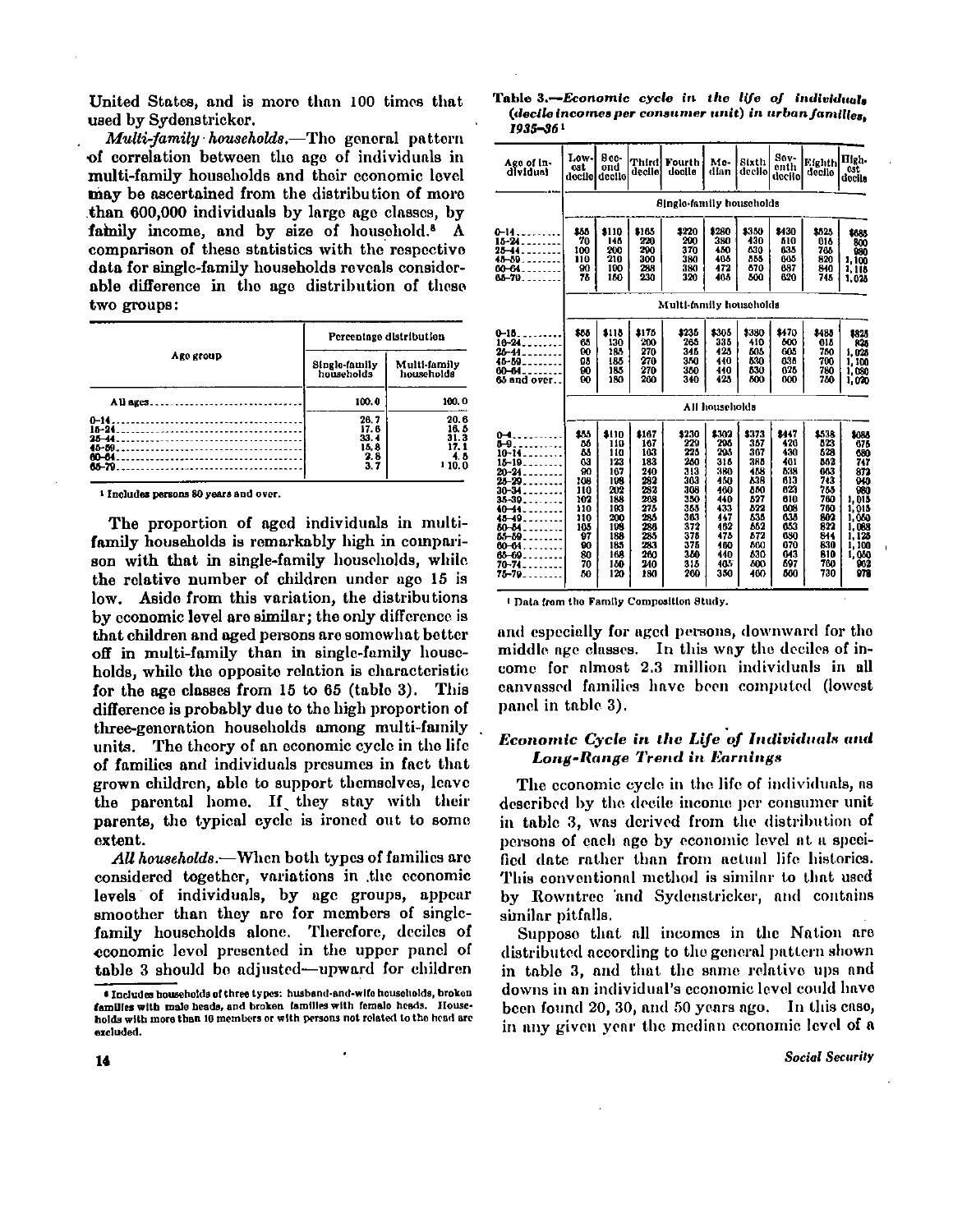man aged 75-79 was 22 percent below that of a man aged 25-29. This statement would not imply that the median economic conditions of the aged at the present time are 22 percent below their personal economic level of half a century before. First of all, there is no evidence that the median individuals at the age of 75-79 had a median income also in their youth. The presumption is rather that individuals with higher than average income in the 25-29 age group had more than the average chance of reaching the age of 75. On the other hand, it is extremely difficult to compare the actual economic level of an aged man with that of his family half a century age, and, if such a comparison were attempted, changes in general economic conditions in the Nation would have to be considered.

According to the income and wage statistics already examined by the author,<sup>9</sup> per capita real income in the 1880's was approximately 33 percent lower than in the middle 1930's. Assuming that the pattern of income distribution in the 1880's was the same as that suggested in table 3, the decile incomes of persons aged 25-29 years in the 1880's may be deduced by discounting those in the table by 33 percent. The following amounts are found (in " 1935-36 dollars"):

**D1 D2 D3 D4 M D6 D<sup>7</sup> D8 D<sup>9</sup> \$72 \$132 \$188 \$242 \$300 \$359 \$408 \$495 \$626**  A comparison of these figures with the decile income per consumer unit of persons aged 75-79 years in 1935, shown in table 3, indicates that by 1935 a deterioration had taken place only in the lower 20 percent of the distribution; whilo the lower quartile of incomes per consumer unit in 1935 was the same as in the 1880's, the median had increased by 17 percent, the upper quartile by 43 percent, and the highest decile by 56 percent.

In more general terms, if the pattern of differences in economic level by age of individuals remains steady as time goes on, the typical history of the economic ups and downs in the life of a generation is determined by superimposing the life cycle upon the variation in economic level of the Nation as a whole. The result of the combination of the long-range trend in wages with the cycle of a generation is illustrated by chart 6, on which the economic cycle suggested by table 3 is applied to the generation aged 75-79 years in 1935. The





model is developed on the assumption that the economic level of the Nation as a whole—in terms of real income per consumer unit—varied in direct proportion to the per capita real national income as estimated by R. F. Martin.<sup>10</sup> Short-time variations in the economic level of individuals at different points of the frequency distribution are ironed out in this model by the selection of years observed. For the 19th century, only decennial census years are shown, but each fifth year is represented during the period after 1899. All deciles show a continuous upswing from 1869 to 1909 (or from the specified individual's ago of  $10-14$  to the age of  $50-54$ ). a slight improvement in the following decade, and a decline thereafter, with a secondary upswing in the late 1920's.

A similar story may be reconstructed for generations which, in 1935, were in the age groups  $70-$ 74 or 65-69 years. It appears that in the long run the economic cycle in the life of individuals is overshadowed by the secular variation in the eco-

<sup>9</sup> See the Bulletin, December 1942, pp. 31-39.

<sup>10</sup> Ibid., p. 35. See also Martin, Robert F., *National Income in the United States, 1799-1938,* New York, National Industrial Conference Board, 1939.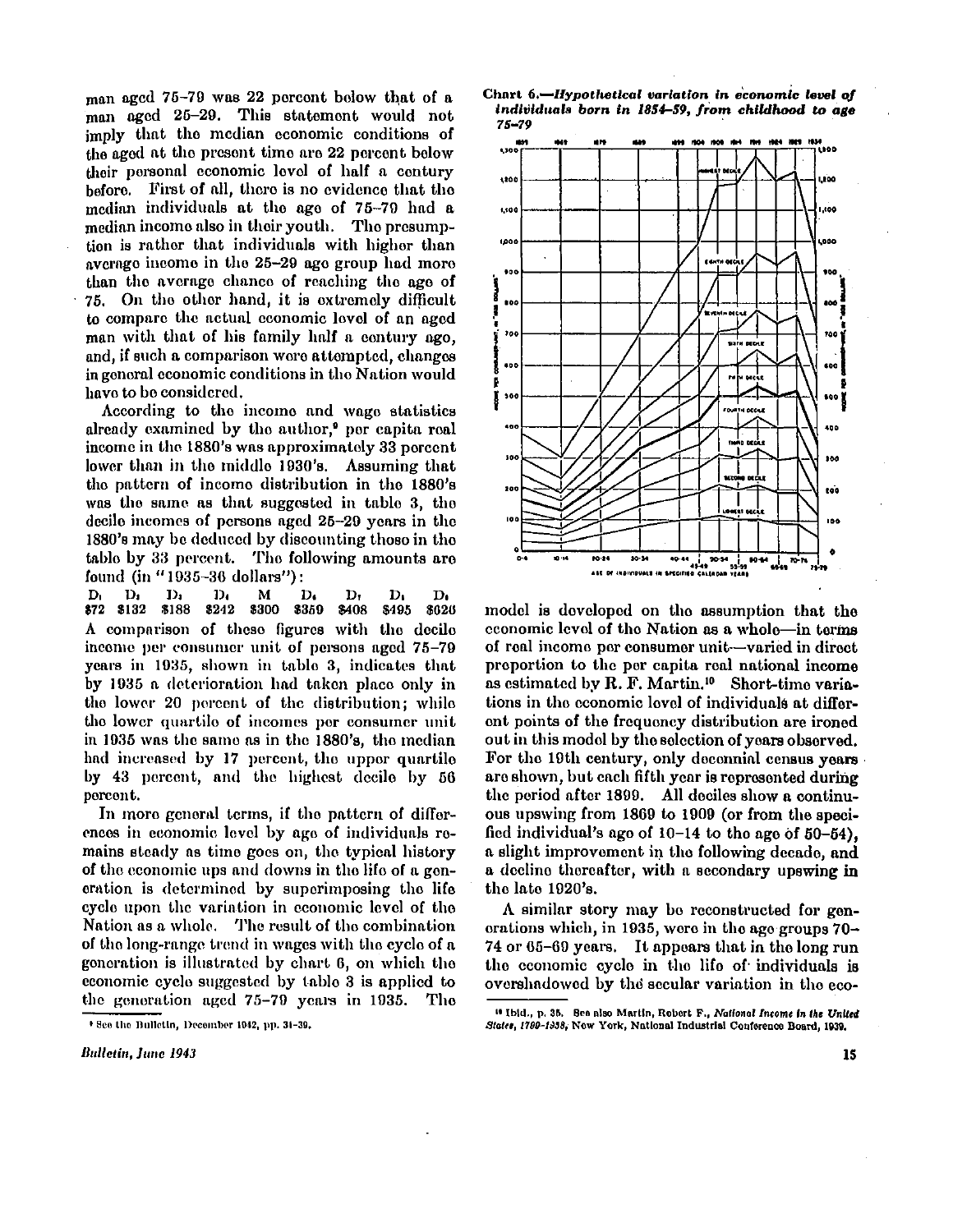nomic level of the Nation as a whole, and it is likely that only feeble traces of the cycle related to the age of individuals would be found in individual life histories, if such histories could be obtained.

A comparison of the hypothetical life history of individuals presented in chart 6 with the decile incomes of individuals in 1935-36, as shown on chart 5, suggests that there is no evidence that most of the aged persons now living are worse off than they personally were several decades ago, although households which include aged persons no longer in the labor force are likely to be in economic need in comparison with other families.

## *Losses in Family Income Caused by Retirement of Aged Member s*

Roughly one-third of the population 65 years and over are either gainful workers or spouses of gainful workers, while two-thirds are retired workers, their spouses, or their widows. The composition of the two groups by sex, age, occupational background, and economic level, however, is different. Characteristic of the first group is a com-

Table 4.—Distribution of persons aged 65 and over livin**g** *with relatives in urban multi-family households, by work status and income of household, 1935-36 <sup>1</sup>*

|                                                                                                                                                                                                             |                                                                             | Men                                                               |                                                                           | Women                                                                       |                                                                     |                                                                         |  |
|-------------------------------------------------------------------------------------------------------------------------------------------------------------------------------------------------------------|-----------------------------------------------------------------------------|-------------------------------------------------------------------|---------------------------------------------------------------------------|-----------------------------------------------------------------------------|---------------------------------------------------------------------|-------------------------------------------------------------------------|--|
| Item                                                                                                                                                                                                        |                                                                             | Oainful workers                                                   | Non-                                                                      | Gainful workers <sup>1</sup>                                                | Non-                                                                |                                                                         |  |
|                                                                                                                                                                                                             | Em-<br>ployed                                                               | Unem-<br>ployed                                                   | galnful<br>workers!                                                       | Em-<br>ployed                                                               | Unem-<br>ployed                                                     | gainful<br>workers                                                      |  |
| Total number                                                                                                                                                                                                | 11. <b>1</b> 84                                                             | 5. EL 1                                                           | 18, 163                                                                   | 4.167                                                                       | 1.499                                                               | 12.208                                                                  |  |
| Percentage distribution<br>by household income:<br>Total .                                                                                                                                                  | 100.0                                                                       | 100.0                                                             | 100.0                                                                     | 100.0                                                                       | 100.0                                                               | 100.0                                                                   |  |
| Relief families<br>Nonrelief families                                                                                                                                                                       | 5. L<br>94.9                                                                | 37.5<br>62.5                                                      | 17.1<br>82.9                                                              | 5.0<br>95.0                                                                 | 36.5<br>63. 5                                                       | 14.1<br>85.9                                                            |  |
| Nonrelief families with<br>income:<br>Under \$1,000<br>$1,000-1,499$<br>$1.600 - 1.999$<br>$2,000-2,999$<br>$3.000 - 4.999$<br><b>5,000 and over</b>                                                        | 18.5<br>21.8<br>19.4<br>18. 7<br>10.4<br>6.1                                | 29.0<br>18. 2<br>10.0<br>5.6<br>1.4<br>- 4                        | 23. 8<br>21.9<br>16.3<br>12.7<br>5.5<br>2.6                               | 21.0<br>22.0<br>18. B<br>18.4<br>9.5<br>5.2                                 | 31.2<br>16.7<br>9. G<br>4. 6<br>1.3<br>$\cdot$ 2                    | 27.0<br>22. 1<br>10.4<br>12.3<br>5.4<br>27                              |  |
| Decilo<br>household<br>fn-<br>come: 3<br>Lowest decile<br>Scoond decile<br>Third decile<br>Fourth declie<br>Median<br>$\overline{a}$ ,<br>Bixth decile<br>Beventh decile<br>Eighth decile<br>Highest decile | \$550<br>900<br>1.160<br>1,375<br>1,600<br>1 875<br>2 200<br>2,700<br>3,760 | \$200<br>350<br>700<br>025<br>750<br>m<br>1,075<br>1,400<br>1,800 | \$325<br>600<br>800<br>975<br>1, 175<br>1, 126<br>1,725<br>2,050<br>2.750 | \$500<br>850<br>1.100<br>1,325<br>1.550<br>1,810<br>2.125<br>2.000<br>3,000 | \$200<br>350<br>500<br>600<br>725<br>875<br>1,050<br>1,350<br>1,750 | \$300<br>875<br>775<br>950<br>1,150<br>1,400<br>1,700<br>2.025<br>2.740 |  |

<sup>1</sup> Data from the Family Composition Study.<br>
<sup>2</sup> Includes spouses of gainful workers.<br>
<sup>2</sup> Includes the freehand method. The incomes of relief families are set<br>
at less than \$450, and it is assumed that the incomes of nonr

paratively high proportion of farmers, employers, and self-employed persons. The group includes also some of the most highly paid workers in the various professions who, because of their ability and experience combined with good physical health, continue working beyond the age at which average workers can no longer retain their jobs.

The contrast between wealth and poverty in the advanced age group is reduced if the aged still at work are segregated from those no longer in the labor force. Similarly, a clear distinction should be made between families with aged gainful workers and those with superannuated persons not in the labor force. The difference in the economic level of these two groups of families is illustrated by table 4, in which multi-family households with persons of 65 years and over, canvassed by the Family Composition Study, arc classified by work status of the aged and household income. Approximately one-third of the aged gainful workers in these families were out of work at the time of enumeration, and, since it may be questioned whether they still belonged to the labor force, they are tabulated separately.

It appears that multi-family households with aged members gainfully employed were better off than the rest of the multi-family households. The fact that, on the average, the economic condition of all persons of 65 and over in 1935-36 was less favorable than those in the younger age classes is accounted for exclusively by the low income level of the aged not in the labor force. By a rough measurement, the incomes of households with aged members not in the labor force were lower than those of households with aged gainful workers by the following amounts:

| Decilos                                                                         |                                                                 | In dollars                                                     | In percent of<br>family income                     |                                           |  |
|---------------------------------------------------------------------------------|-----------------------------------------------------------------|----------------------------------------------------------------|----------------------------------------------------|-------------------------------------------|--|
|                                                                                 | Men                                                             | Women                                                          | Men                                                | Women                                     |  |
| $D_1, \ldots, \ldots, \ldots, \ldots, \ldots, \ldots, \ldots,$<br>Di<br>Di<br>D | \$225<br>300<br>300<br>400<br>425<br>450<br>475<br>650<br>1.000 | \$200<br>275<br>325<br>37.5<br>400<br>410<br>425<br>575<br>800 | 41<br>33<br>31<br>20<br>27<br>24<br>22<br>24<br>27 | 40<br>32<br>30<br>23.75<br>20<br>22<br>24 |  |

The losses of families with retired superannuated members varied from less than \$20 monthly at the lowest end of the frequency distribution to more than \$80 at its upper end. The following

**Social Security**